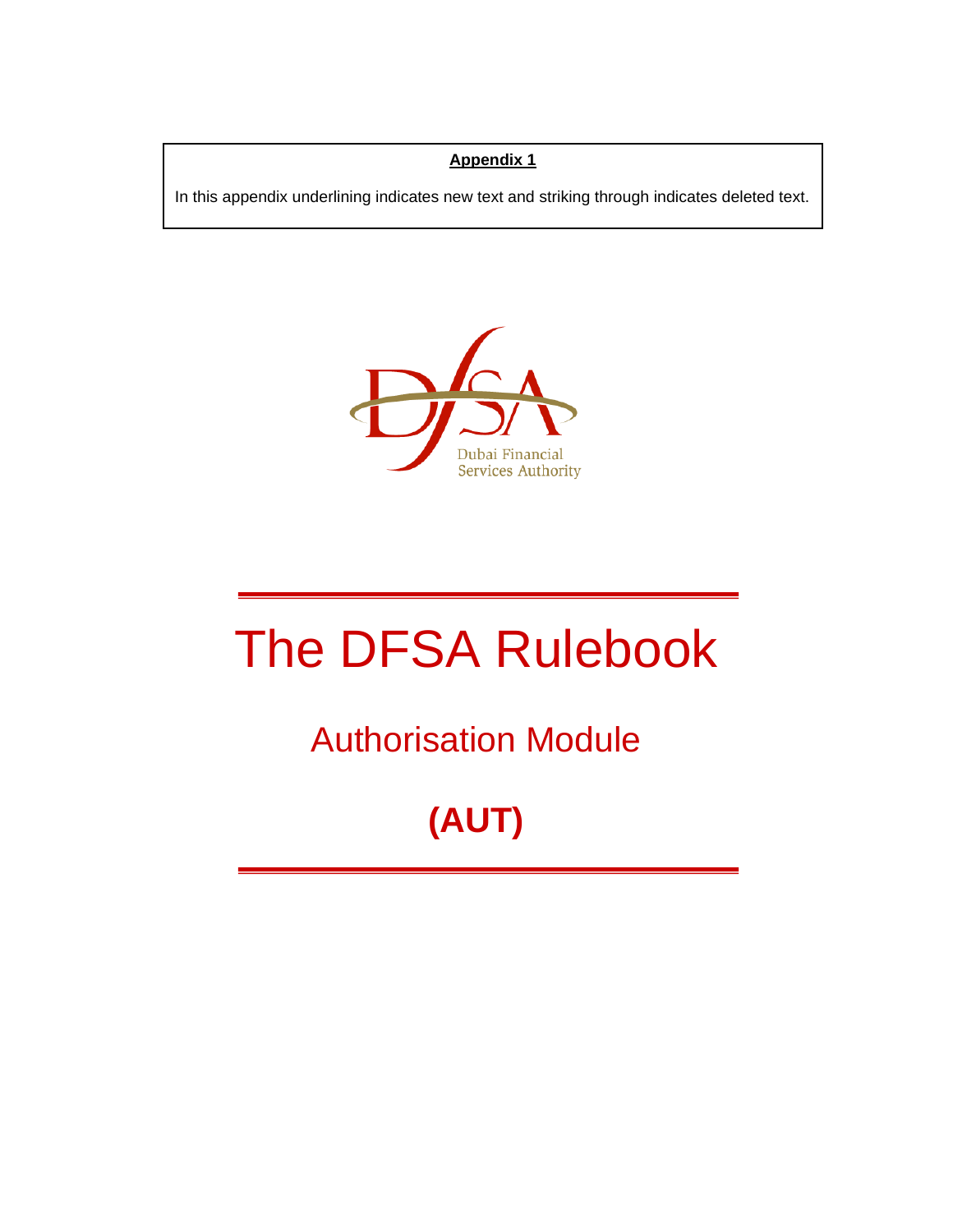

**3.2.4** A Person applying for a Licence must complete and submit the appropriate form or forms in AFN.

#### **Guidance**

A Person submitting an application under Rule 3.2.4 is required to pay the appropriate application fee as set out in GEN chapter 7 FER.

**………..** 

### **10.3 Mandatory appointments**

- **10.3.1** An Authorised Firm must make the following appointments and ensure that they are held by one or more Authorised Individuals at all times:
	- (a) Senior Executive Officer;
	- (b) Finance Officer;
	- (c) Compliance Officer; and
	- (d) Money Laundering Reporting Officer.

#### **Guidance**

- 1. This Guidance addresses a range of circumstances:
	- a. one individual performing more than one function in a single firm, as contemplated in Rule 10.3.1;
	- b. more than one individual performing one function in a single firm, not addressed by that Rule;
	- c. one individual performing a single function in more than one firm, also not addressed by that Rule.
- 1. 2. The DFSA will only authorise an individual to perform more than one Licensed Function or combine Licensed Functions with other functions where it is satisfied that the individual is fit and proper to perform each Licensed Function or combination of Licensed Functions concerned.
- 2. 3. In the above situation the DFSA will need to be satisfied that the individual will be able to carry out his role effectively, is fit and proper to do so, and that there are no conflicts of interest or that any actual or potential conflicts of interest are appropriately managed.
- 3. 4. Notwithstanding this Rule, an Authorised Firm would generally be expected to separate the roles of Compliance Officer and Senior Executive Officer. In addition, the roles of Compliance Officer, Finance Officer and Money Laundering Reporting Officer would not be expected to be combined with any other functions unless appropriate monitoring and control arrangements independent of the individual concerned will be implemented by the Authorised Firm. This may be possible in the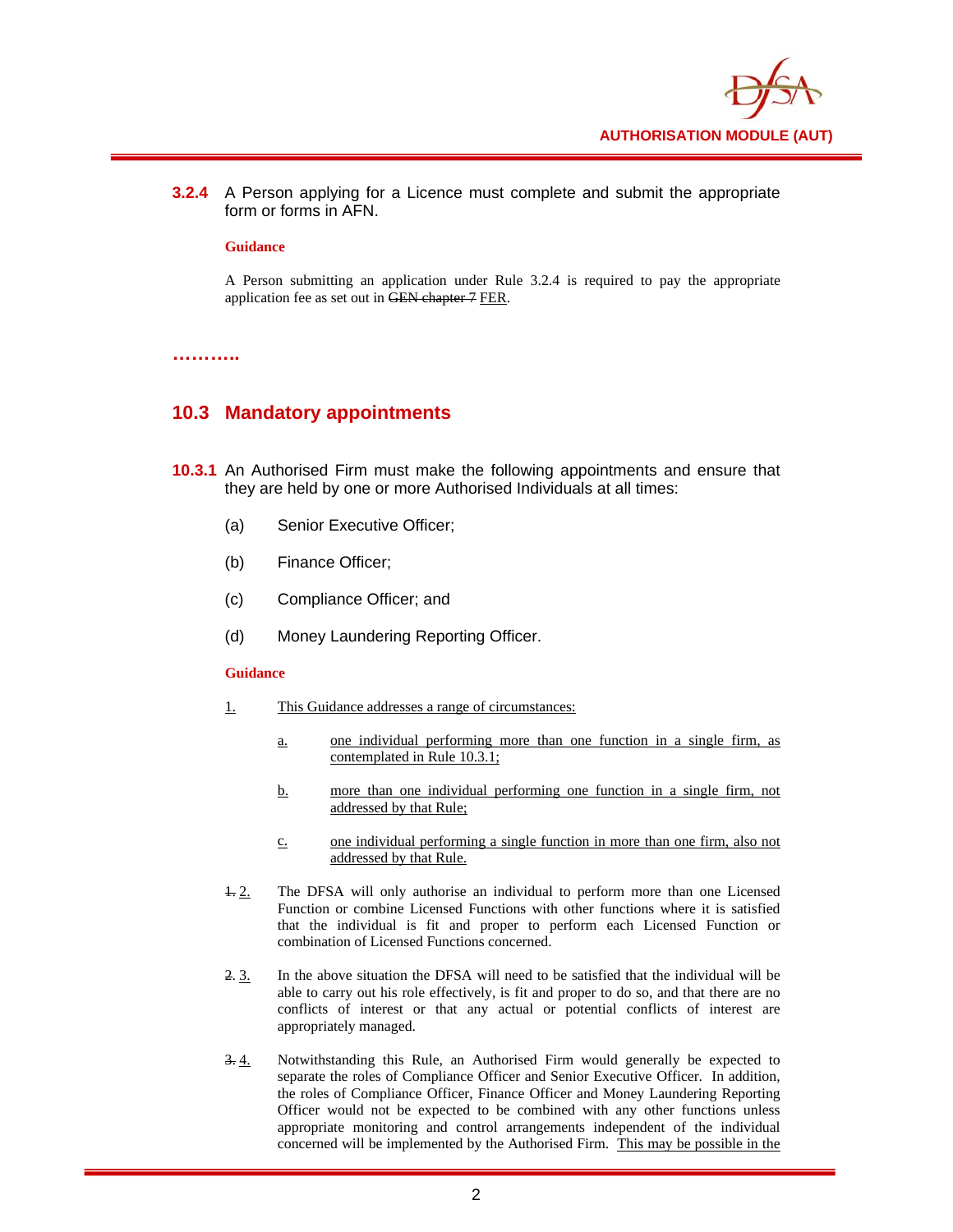

case of a Branch, where monitoring and controlling of the individual (carrying out more than one role in the Branch) is conducted from the firm's home state by an appropriate individual for each of the relevant Licenced Functions. However, it is recognised that, on a case by case basis, there may be exceptional circumstances in which this may not always be practical or possible.

- 5. In what it considers to be exceptional circumstances, the DFSA may register more than one individual to perform the Licensed Function of Compliance Officer in respect of different internal business divisions within a large Authorised Firm. In this regard the DFSA may consider, amongst other things, the nature, scale and complexity of the activities of the firm, the clarity of demarcation between areas of responsibility, the potential for gaps in responsibility, and processes of communication with the DFSA.
- 6. The DFSA may also register an individual as the Compliance Officer for more than one Authorised Firm. The DFSA will only do this where it is satisfied that the individual is able to carry out his functions effectively in each firm taking into consideration factors such as the amount and nature of business conducted by the firms. Each Authorised Firm has a duty under GEN 5 to monitor its compliance arrangements to ensure, as far as reasonably practicable, that it complies with all legislation applicable in the DIFC.
- **10.3.2** The Authorised Individuals referred to in Rule 10.3.1(a), (c) and (d) must be ordinarily resident in the U.A.E.

#### **Guidance**

- 1. In appropriate circumstances, the DFSA may waive the requirement for a Compliance Officer or MLRO to be resident in the UAE. In determining whether to grant a waiver, the DFSA will consider a range of factors on a case by case basis focused on whether the firm can demonstrate that it has appropriate compliance arrangements (see GEN 5.3). These factors may include, but are not limited to: the nature, scale and complexity of the activities of the firm; the ability of a remote officer to carry out his functions in differing time zones and a differing working week; the size, resourcing and capabilities of a remote compliance function; the ability of a remote officer to liaise and communicate readily with the DFSA; and the ability of a remote officer and whether the remote officer is able effectively to undertake or supervise regular compliance monitoring and keep up to date with applicable Rules.
- 2. The DFSA will also take into account factors such as the relevant regulatory experience of the proposed Authorised Individual and whether the applicant firm has previously been subject to financial services regulation.

**………..**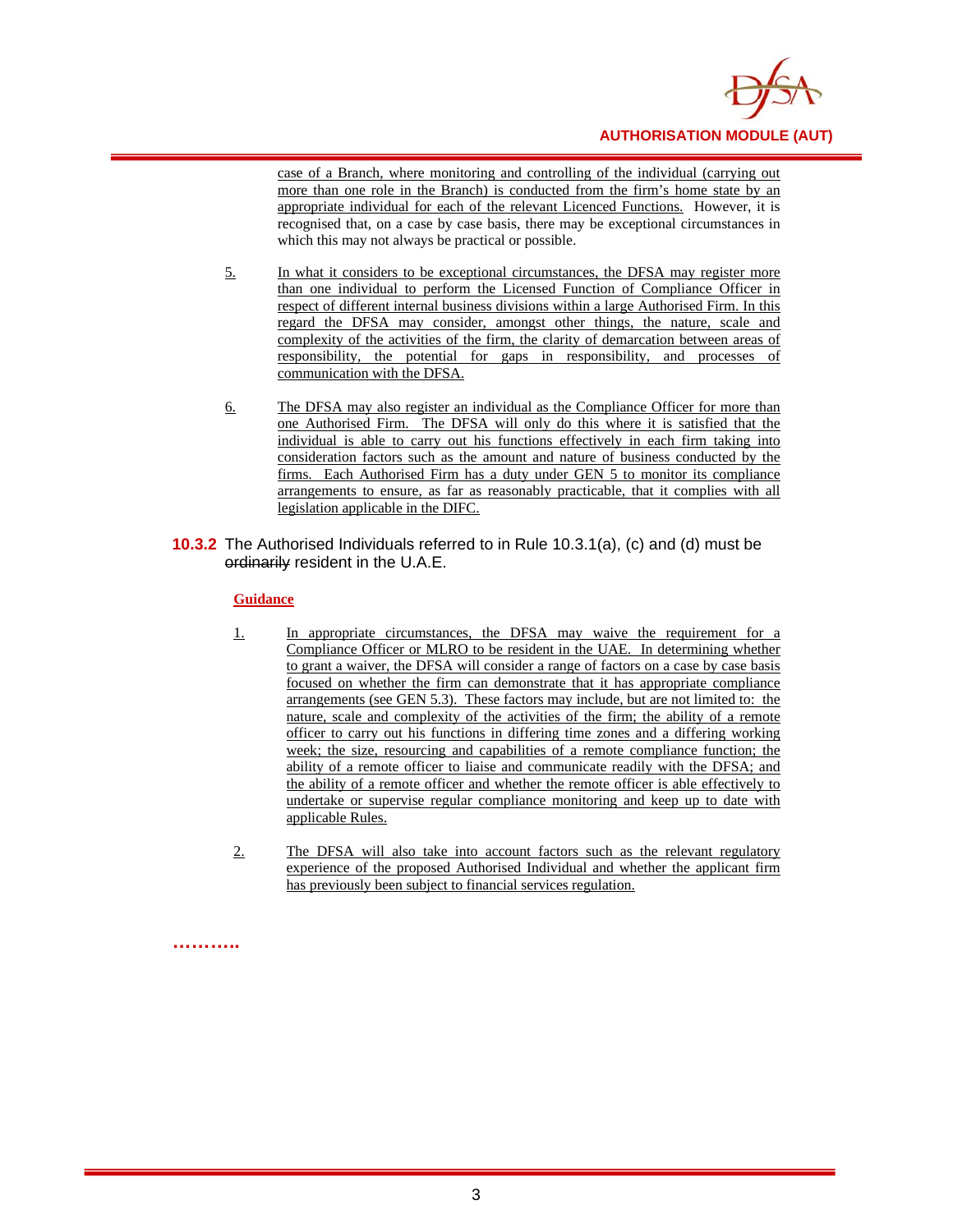

# **15 CHANGE IN CONTROL**

## **15.1 Application**

#### **………….**

- **15.1.2** (1) A Controller is a Person who, either alone or with any Associate:
	- (a) holds 10% or more of an Authorised Firm's shares;
	- (b) is entitled to exercise, or control the exercise, of, 10% or more of the voting rights in respect of an Authorised Firm;
	- (c) holds shares or voting rights of an Authorised Firm which enables the Person is able to exercise significant management influence over the management of the Authorised Firm over management via a shareholding in an Authorised Firm; or
	- (d) meets one or more of the conditions of (a), (b), or (c) in respect of a Holding Company of an Authorised Firm.
	- $(2)$  In  $(1)$ , a share means:
		- (a) in relation to an Authorised Firm or a Holding Company of an Authorised Firm with share capital, allotted shares;
		- (b) in relation to an Authorised Firm or a Holding Company of an Authorised Firm with capital but no share capital, rights to a share in the capital of the Authorised Firm or a Holding Company of an Authorised Firm; or
		- (c) in relation to an Authorised Firm or a Holding Company of an Authorised Firm without capital:
			- (i) interests conferring any right to share in the profits, or liability to contribute to the losses, of the Authorised Firm or a Holding Company of an Authorised Firm; or
			- (ii) giving rise to any obligation to contribute to the debt or expenses of an Authorised Firm or a Holding Company of an Authorised Firm in the event of a winding up of the Authorised Firm or a Holding Company of the Authorised Firm.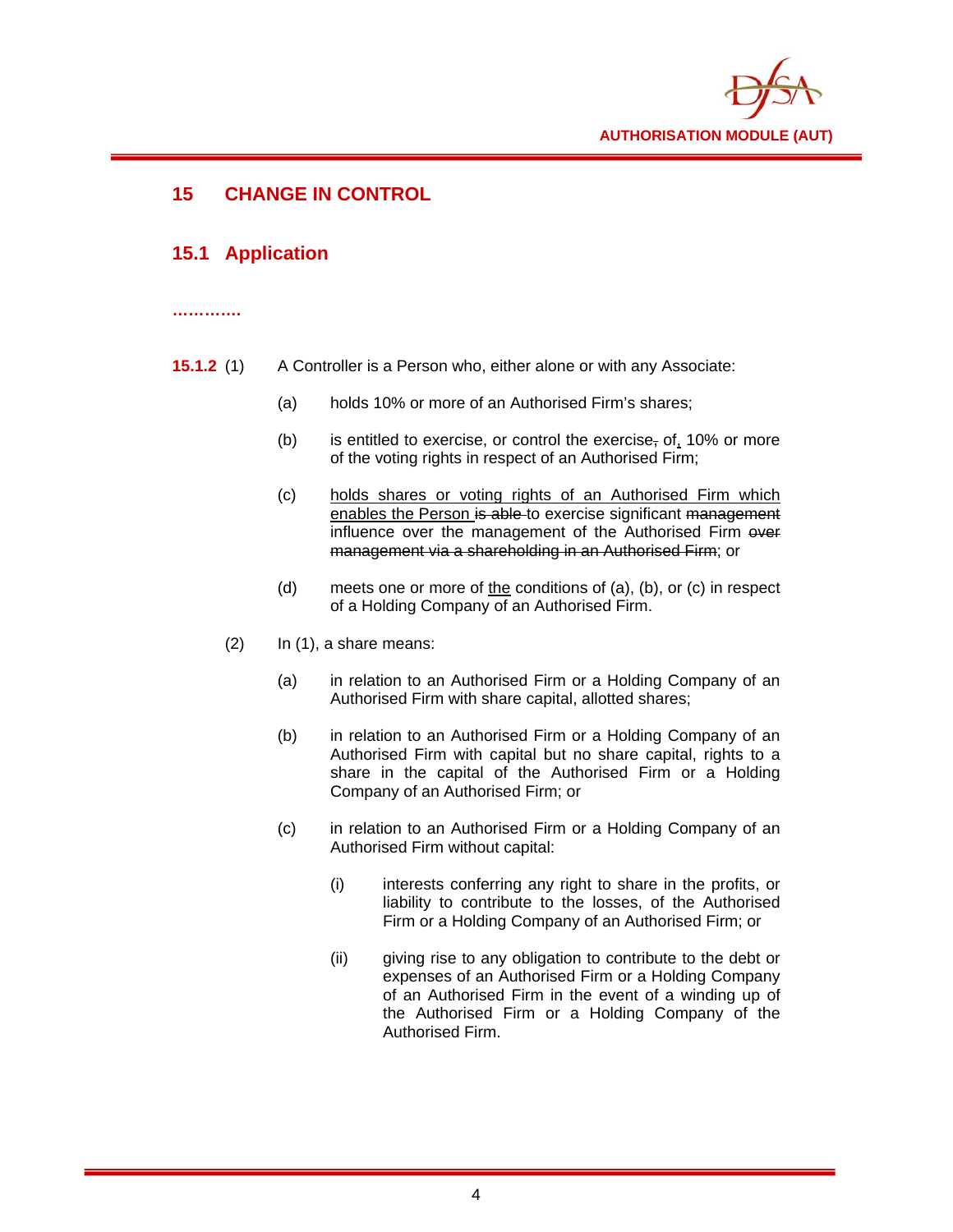

## **15.2 Applications and notifications concerning a change in control**

#### **………….**

- **15.2.1** (1) Subject to (2) and (3), a A Person specified in Rule 15.1.1(b) must not act as a Controller of an Authorised Firm unless it he, or the Authorised Firm, has:
	- (a) obtained prior approval in accordance with pursuant to Rule  $15.2.3(2)$ ; or
	- (b) made a prior notification approval in accordance with pursuant to Rule 15.2.3 $(3)$  or Rule 15.2.5 $(2)$  as may be applicable.
	- (2) The requirement in (1) does not apply to a Person who becomes a Controller by virtue of:
		- (a) having acquired Shares for the sole purpose of clearing and settling within a short settlement cycle; or
		- (b) holding Shares in a custodian capacity, provided that the Person can only exercise the voting rights attached to the Shares under instructions given in writing.
	- (3) The requirement in (1) does not apply to an Authorised Firm or a Regulated Financial Institution, that becomes a Controller by virtue of holding Shares or holding or exercising voting rights as a result of:
		- (a) providing the underwriting of financial instruments; or
		- (b) placing financial instruments on a firm commitment basis,

provided that voting rights are not exercised or otherwise used to intervene in the management of the issuer and that the holding is disposed of within one year of acquisition.

**………….** 

- **15.2.3** (1) Where the Authorised Firm is:
	- (a) a Body Corporate incorporated under the Companies Law 2004 or the Limited Liability Partnership Law 2004;
	- (b) a Partnership established under the General Partnership Law 2004; or
	- (c) an unincorporated association formed within the jurisdiction of the DIFC;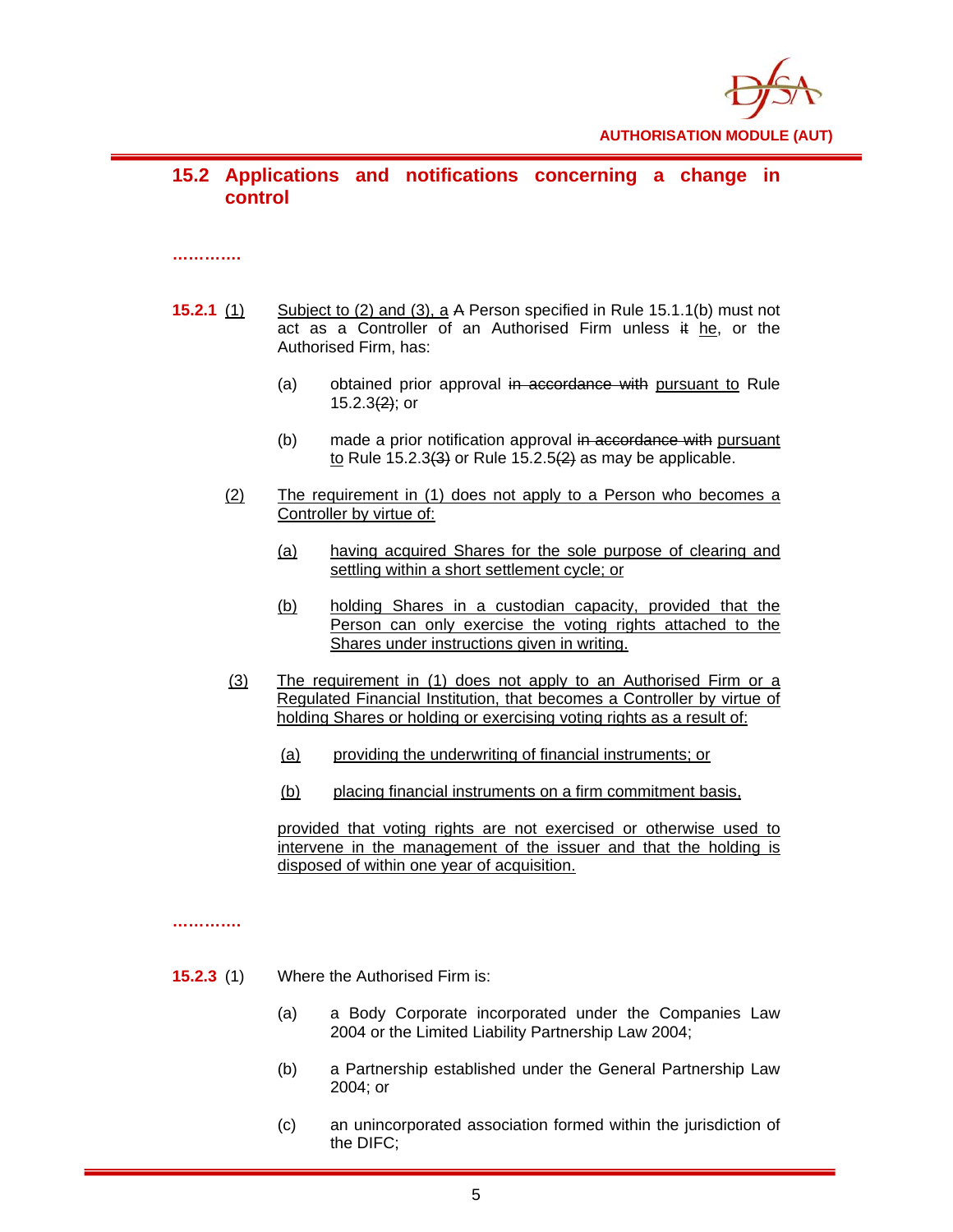

and a Person becomes a Controller or the level of control changes in regard to the kind of shareholding and influence as set out in Rule 15.1.2(1), as a result of the events described in (2) below, the Authorised Firm or the Person specified in Rule 15.1.1(b) must submit a notification or application to the DFSA as applicable.

- (2) The events mentioned in (1) which trigger a written application for prior approval are as follows:
	- (a) when a holding is increased from below 10% to 10% or more;
	- (b) when a holding is increased from below 30% to 30% or more;
	- (c) when a holding is increased from below 50% to 50% or more; or
	- (d) when any significant management influence as identified under Rule  $15.1.2(1)(c)$  or  $(d)$ , occurs which has not previously been disclosed to the DFSA.
- (3) The event mentioned in (1) which triggers a written notification is when a holding is decreased from more than 50% to 50% or less.
- (4) An application for prior approval or notification must be submitted to the DFSA using the appropriate form in AFN.

**………….** 

- **15.2.5** (1) Where the Authorised Firm is:
	- (a) a Body Corporate incorporated other than under the Companies Law 2004 or the Limited Liability Partnership Law 2004;
	- (b) a Partnership established other than under the General Partnership Law 2004; or
	- (c) an unincorporated association formed outside of the jurisdiction of the DIFC; does not fall within Rule 15.2.3(1)(a), (b) or (c) and a Person, becomes a Controller, or the level of control changes in regard to the kind of shareholding and influence as set out in Rule 15.1.2(1), as a result of the events described in (2) below, the Authorised Firm or the Person specified in Rule 15.1.1(b) must submit a notification to the DFSA.
	- (2) The events mentioned in (1) which trigger a notification are as follows:
		- (a) when a holding is increased from below 10% to 10% or more;